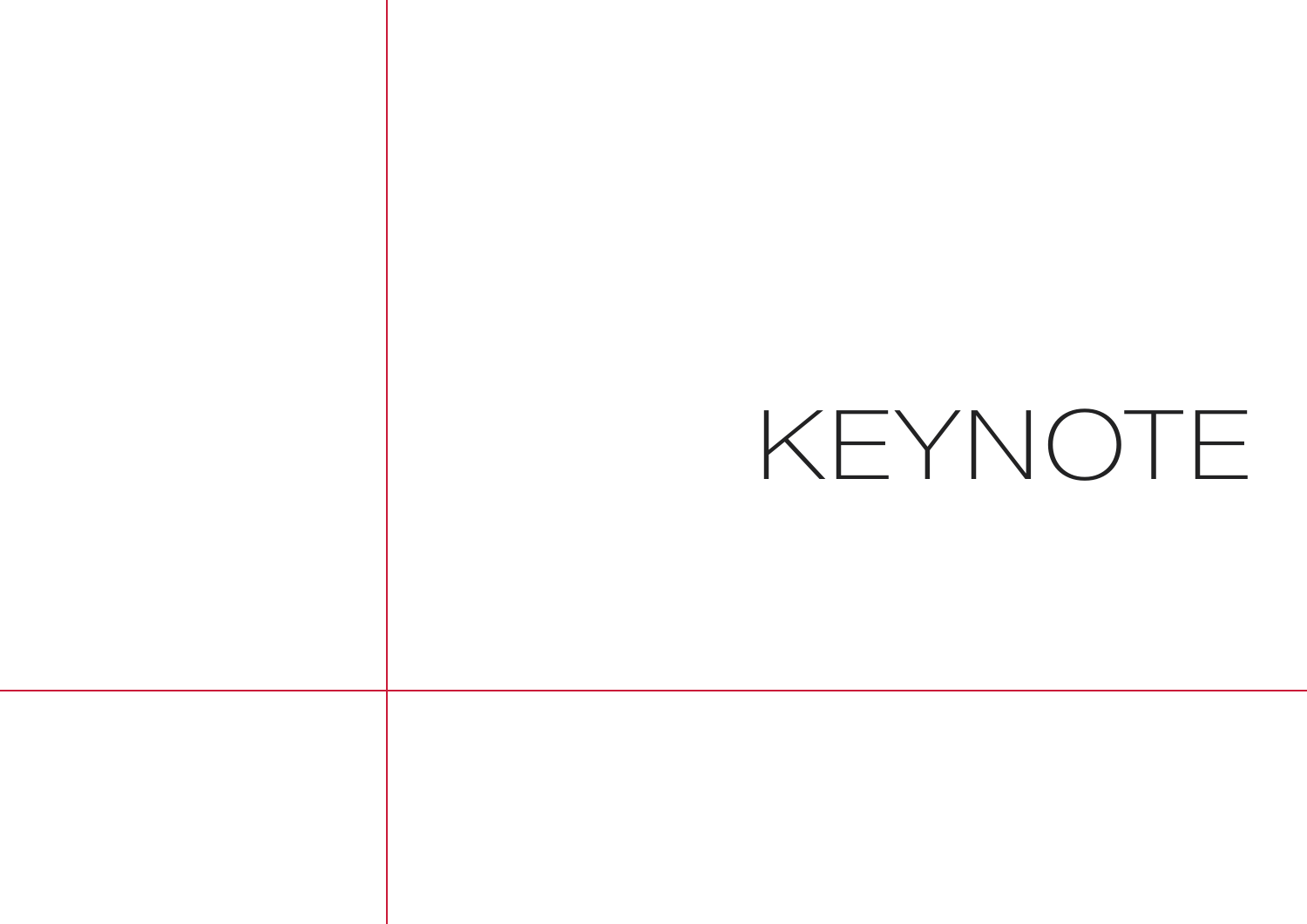

*Dr Ruth De Souza Centre for Culture, Ethnicity & Health in Melbourne*

## ETHNIC MIGRANT MEDIA: WEAVING OURSELVES A HOME

Tēnā koutou, tēnā koutou, tēnā koutou katoa

It's an honour to be invited to speak at this forum where we are gathered to talk about ethnic media and the possibilities it offers for our communities. I wish to acknowledge this magnificent whare whakairo (carved meeting house) 'Ngākau Māhaki', built and designed by Dr Lyonel Grant, which I think is the most beautiful building in the entire world. Kia ora to matua Hare Paniora for the whaikōrero, whaea Lynda Toki for the karanga and this pōwhiri. I acknowledge Ngāti Whātua as mana whenua of Unitec and Te Noho Kotahitanga Marae. I acknowledge the organisers of this forum, Unitec's Department of Communication Studies, Niche Media and Ethnic Media Information NZ, in particular Associate Professor Evangelia Papoutsaki, Dr Elena Kolesova, Lisa Ingledew and Dr Jocelyn Williams and all the participants gathered here today.

As a migrant to Aotearoa and now Australia, there are a few places that I call home. Tāmaki Makaurau, and Unitec specifically, would be one of those places. This whenua has been central to my own growth and development. I love these grounds; I walked them when I was a student nurse at Oakley Hospital in 1986 and then worked in Building 1, or as it was known then Ward 12, at Carrington Psychiatric Hospital in 1987. I also worked here at Unitec as a nursing lecturer from 1998–2004. I have this beautiful whaariki (woven mat) made from harakeke (NZ Flax) grown, dyed and woven at Unitec that has accompanied me for over three house moves since I left Unitec, and more recently across the Tasman.

It is this being at home that interests me as a migrant. Home is the safe space where I can be myself, and where there are other people like me. It's a place where I can be nurtured and supported, where I can thrive in my similarities and in my differences. Where I can see my norms and values reflected around me. I believe that the media can have a special place in helping us to see ourselves as woven through like this exquisite mat, as belonging to something larger than ourselves. I believe that it can contribute to helping us feel at home. Through it, we can feel embraced and included, we can be part of a conversation that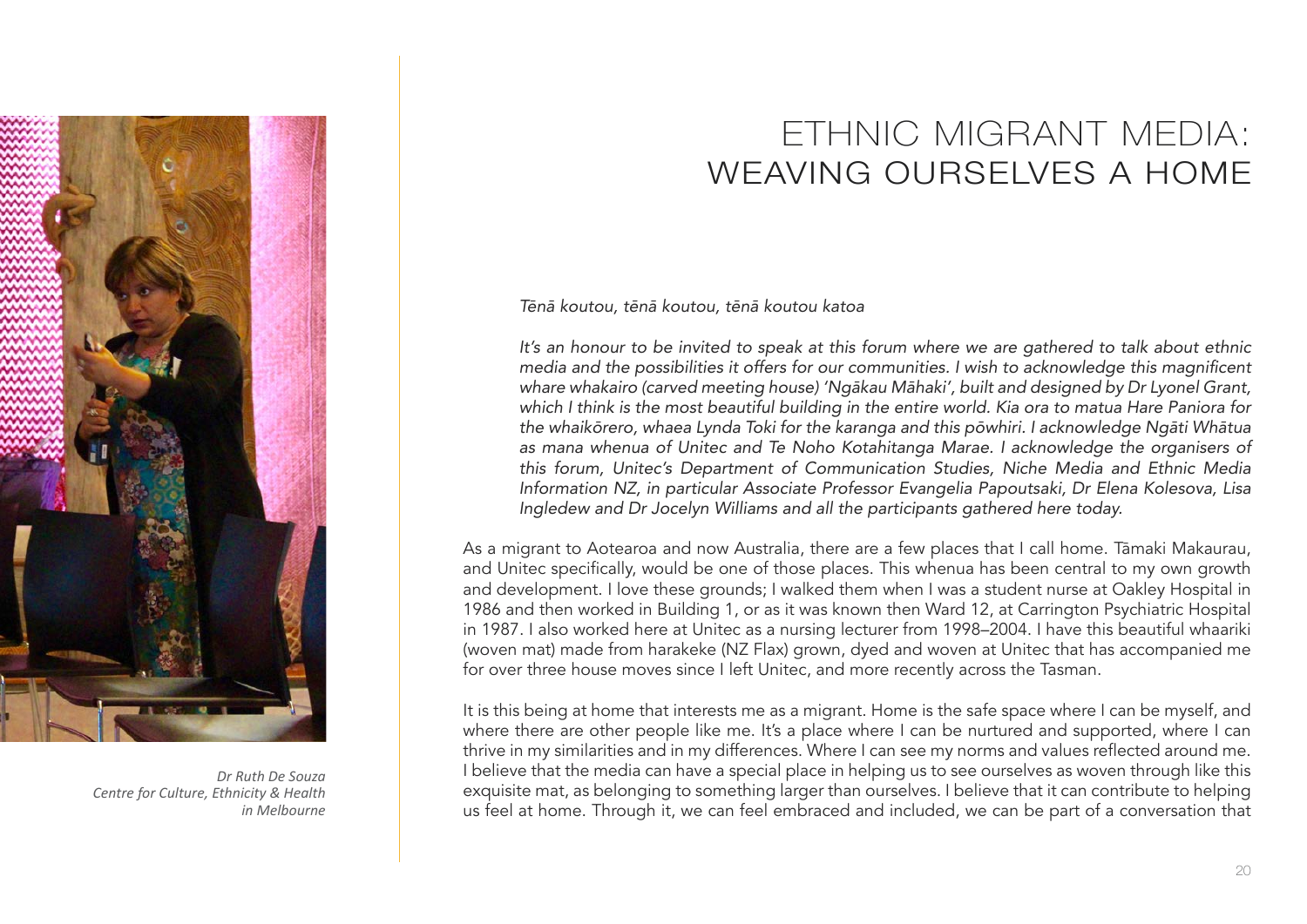can see us in all our glory. However, too often it is also a site where if we are already marginalised, we can be further marginalised.

I am going to briefly talk about the limitations of mainstream media, review some key functions of ethnic media and conclude with some challenges and opportunities for ethnic media. As you will see from my bio, I co-founded the Aotearoa Ethnic Network, an email list and journal in 2006 to provide a communication channel for the growing number of people in the 'ethnic' category. I have been passionately interested in the role of media practices in intercultural relations in health, and also in the relations between settlers, migrants and indigenous peoples in Aotearoa New Zealand. I have been actively involved in ethnic community issues, governance, research and education in New Zealand and Australia.

This hui is timely, given discussions about biculturalism and multiculturalism, the Māori media renaissance, the growth of Pacific and Asian owned or run media including radio, newspapers, online media; television, web-based news services, the under-representation of Māori, Pacific and ethnic in media and journalism, the growth of blogs through early 2000s and the growth in social media (Facebook, Twitter) in the last decade. It is also part of a longer conversation. I am referring to the forum we had in 2005 organised by the Auckland City Council and Human Rights Commission after the Danish cartoon fiasco, where

I talked about the role of media in terms of 'fixing' difference or supporting complexity; the role of media in making society more cohesive or divisive or exclusive and the relevance of New Zealand media in the context of growing diasporic media. In that forum I suggested that there was a need for ethnic media but also adequate representation in mainstream media, the showing of complex multicultural relationships not just ethnic enclaves, and ways for people of ethnic backgrounds to be included in national and international conversations. Some authors, including myself, have also taken mainstream media to task over representations of Asians [Asian Angst story by Debra Coddington in 2006; Paul Brennan's Islamophobic comments on National Radio (2011) and Paul Henry's comments about then-Governor General Anand Satyanand (2010)]. A 2006 editorial in the Aotearoa Ethnic Journal l has also examined the role of mainstream media in intercultural exchange and

"Media messages reflect and advance dominant discourses which are expertly concealed and normalised so as to appear without bias or perspective."

promoting intercultural awareness and understanding. I have also challenged media representations of Māori and Pacific people as evidenced in cartoons by Al Nisbet, which were printed in New Zealand media (2013). More recently, I have written with colleagues Nairn, Moewaka Barnes, Rankine, Borell, and McCreanor (2014) about the role and implications of media news practices for those committed to social justice and health equity.

Let me start by introducing a fairly binary definition of ethnic media, that I am going to use, as referring to media created for/by immigrants, ethnic and language minority groups and indigenous groups (Matsaganis et al., 2011). In contrast, media that produces content about and for the mainstream is known as the mainstream media. However, as most of you will know the line between

mainstream media and ethnic media is blurred, and consumers consume both. I also want to foreground two words, critique and ideology, which are the lenses through which I am giving this talk. These lenses are more important than ever in an era where critique is becoming censured for those in academia, and in the context of corporate governance of media. Foucault's notion of critique is,  $\cdot$   $\ldots$  a critique is not a matter of saying that things are not right as they are. It is a matter of pointing out on what kinds of assumptions, what kinds of familiar, unchallenged, unconsidered modes of thought the practices we accept rest" (Foucault, 1988, p. 154), and Stuart Hall's definition of ideology: "The mental frameworks – the language,

concepts, categories, imagery of thought and system of representation – which different classes and social groups deploy in order to make sense of, define, figure out and render intelligible the way society works" (Hall, 1996, p. 26).

It is in the spirit of critique that I want to talk about the mainstream media's role in co-opting and converting audiences into seeing "like the media". As Augie Fleras (2011) observes, media messages reflect and advance dominant discourses which are expertly concealed and normalised so as to appear without bias or perspective. The integrative role of mainstream media reflects and amplifies the concerns of particular groupings of power so that attention is drawn to norms and values that are considered appropriate within society. In this way attitudes are created and reinforced, opinions and understandings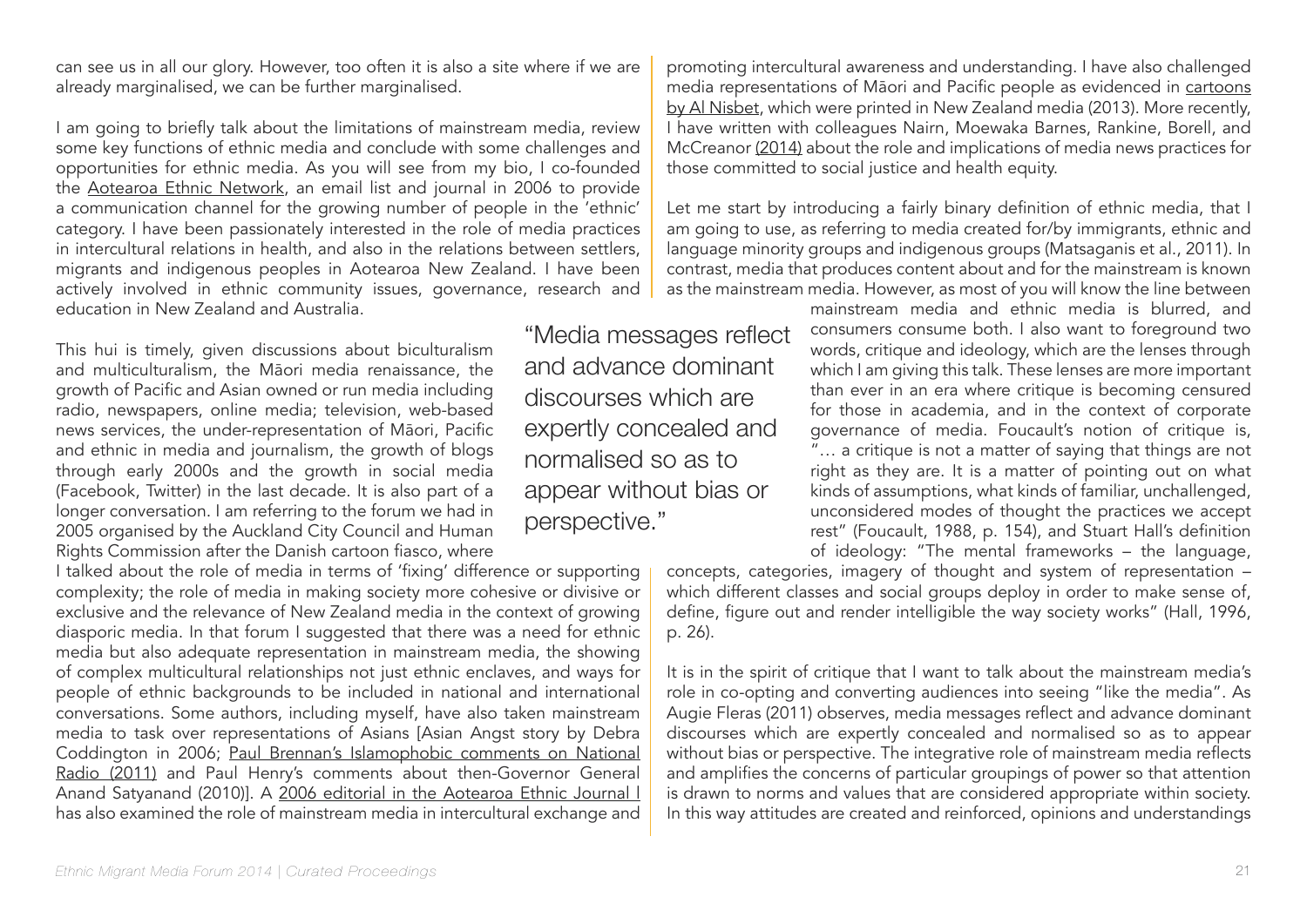are managed, and cultures are constructed and reinvented. The inflammatory front page headline of "Sponsor a jihad" in the Herald Sun (2014), above a photograph of a bald and bearded man, eyes downcast, highlights how language and media can potently create fearful 'others'. The picture out of focus, the lack of eye contact, the beard, all standing in for evil, fear and a threat to national security.

Clearly mainstream media must appeal to a large audience; a commercial imperative means that groups are pooled together for the purposes of advertising and marketing. Audience segmentation is tricky. Controversy must be managed and supported, provided larger official agendas are advanced; such as guarding against the insider Islamic threat or deterring the hordes of

maritime arrivals through forcibly turning back the boats. Consequently social media, the internet and ethnic media are seen as able to service more specific audiences. In the case of social media, there are some great opportunities for connecting beyond the nation state: "As the internet surpasses the nation-state limitations and usually the legislative limitations that bind other media, it opens up new possibilities for sustaining diasporic community relations and even for reinventing diasporic relations and communication that were either weak or non-existent in the past" (Georgiou, 2002, p. 25).

Moving on to ethnic media, I see several functions or imperatives loosely using the typology by Viswanath & Arora (2000): ethnic media as form of cultural transmission,

community booster, sentinel, assimilator, information provider and one lesser mentioned in the literature, as having a professional development function.

A clear mandate for ethnic media is information provision for the community about local events and events in the former homeland. Local Indian radio station, Radio Tarana, flew a journalist to Brisbane for the G20 summit to cover Modi's visit to Australia. In its role as cultural transmitter, ethnic media has a distributive function to publish or broadcast information that is important to the ethnic community, so information about events and celebrations comes to the fore. This in turn sustains and fosters a sense of belonging to an imagined community that feels coherent, united and connected to a homeland.

"Ethnic media ... sustains and fosters a sense of belonging to an imagined community that feels coherent, united and connected to a homeland."

However, rarely in that role does it also act as a critic of community institutions or powerful groups within that community, revealing a limitation of ethnic media.

A second role of ethnic media is as a community booster. In this role the media presents the community as doing well, being successful and achieving. The communities served by the media expect that a positive image is reflected both to its own members and outside the community. Typically close links are fostered between local reporters and editors, and the community elite. Stories consist of human-interest features, profiles of successful members, particularly those who are volunteers or contribute to the community in a positive way. There is a reluctance to feature more radical or critical voices or critical stories,

as they may adversely affect the community image and the commercial imperative.

A third role of ethnic media is a sentinel or watch dog. There is very little research on this role but in fulfilling this role, the ethnic media produce stories on issues that could affect the rights of communities, crime against immigrants and similar issues.

A more common role/function of ethnic media is assimilation, where ethnic media play a part in assisting their community members to be more successful through learning the ropes of the system. Ethnic media coverage then focuses on the role of the community in local politics and fostering positive relations and feelings between that

of the ethnic group's homeland and adopted country.

A crucial role/function that is rarely articulated in the literature, but has been pivotal to my development, is that of the ethnic media as space for professional development. Through engagement in ethnic media, members of ethnic communities develop transferrable skills and the capacity to write, broadcast and present. This role is very personally relevant to me. Through writing for the Migrant News and Global Indian, I refined my writing skills. Through talking on ethnic radio stations like Samut Sari and Planet FM, I developed and refined my own capacity to articulate thoughts and ideas. Being featured in stories on Asia Downunder (now sadly retired) helped me to develop media skills and